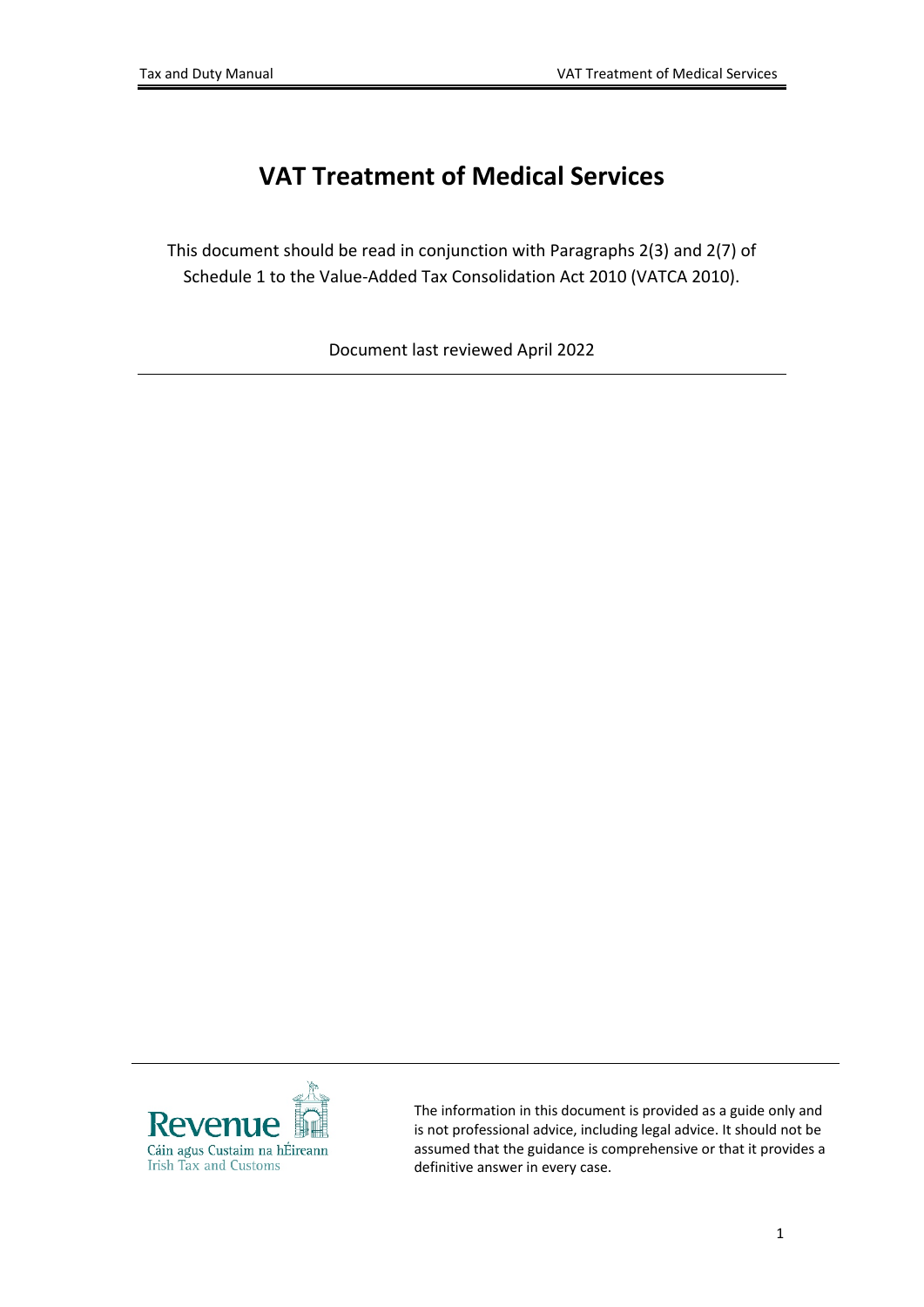#### **Table of Contents**

|  | 4. Decisions of the Court of Justice of the European Union (CJEU) 4 |  |  |  |
|--|---------------------------------------------------------------------|--|--|--|
|  |                                                                     |  |  |  |
|  |                                                                     |  |  |  |
|  |                                                                     |  |  |  |
|  |                                                                     |  |  |  |
|  |                                                                     |  |  |  |
|  |                                                                     |  |  |  |
|  |                                                                     |  |  |  |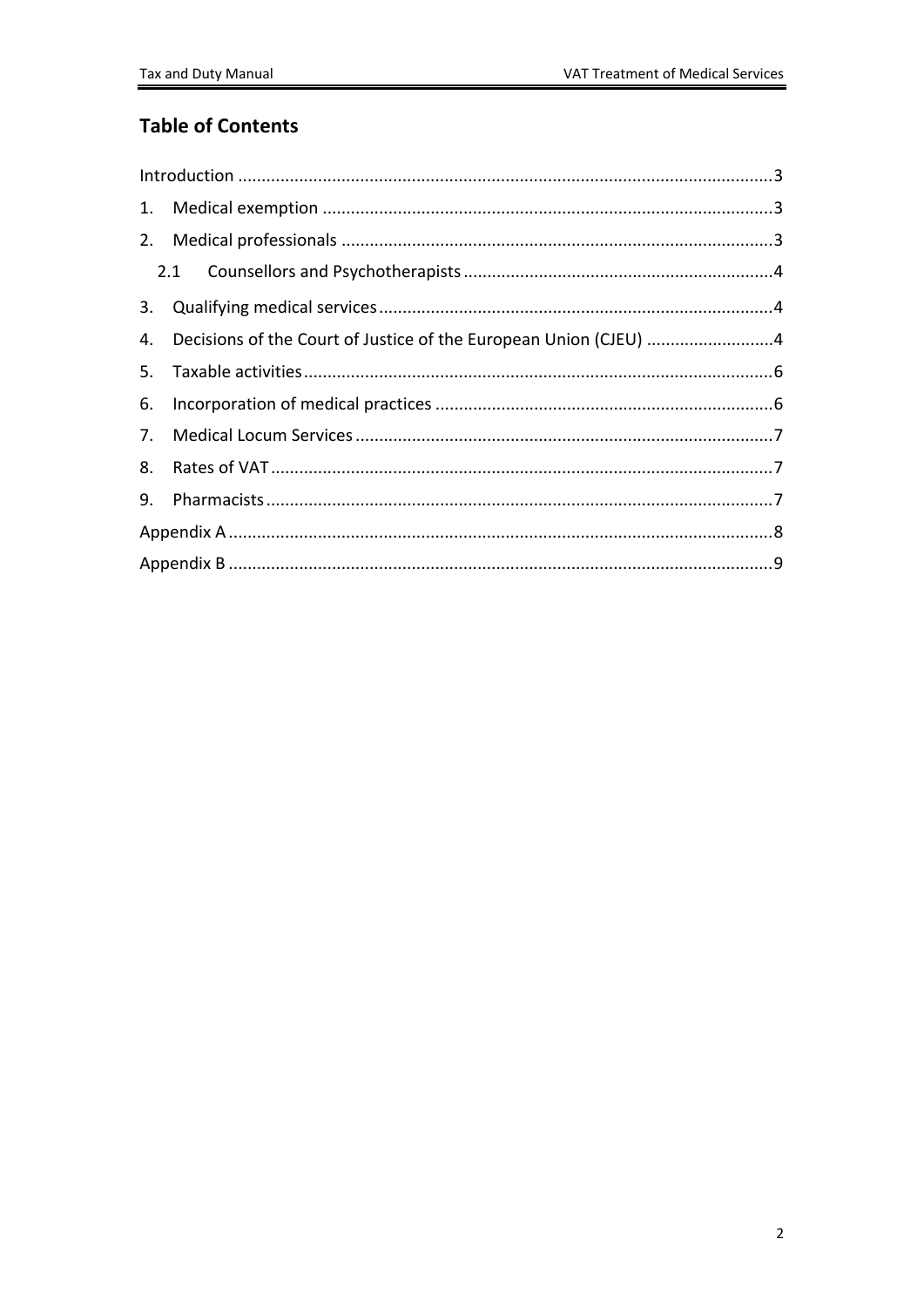#### <span id="page-2-0"></span>Introduction

This guidance sets out the VAT treatment of medical services and explains how the exemption applies only to certain types of medical services. The guidance also explains how Revenue treats certain supplies made by pharmacists, medical locum services, the services of counsellors and psychotherapists.

In addition, it details the VAT rate for other services that do not qualify for the medical services exemption (see [Appendix](#page-8-0) [B\)](#page-8-0).

### <span id="page-2-1"></span>1. Medical exemption

Only certain medical services qualify for exemption from VAT. The relevant provisions for this guidance are contained in Paragraphs 2(3) and 2(7) of Schedule 1 to the Value-Added Tax Consolidation Act 2010 (VATCA), as follows:

- Professional medical care services recognised as such by the Department of Health (other than dental or optical services), but only if those services are not supplied in the course of carrying on a business that wholly or partly consists of selling goods.
- Other professional medical care services that, on 1 January 2010, were recognised by the Revenue Commissioners as exempt activities.

These provisions transpose Article 132 (1)(c) of the VAT Directive 2006/112/EC.

Exemptions for dental and optical services and services provided by hospitals, nursing homes, clinics or similar establishments are contained in separate provisions in Schedule 1 Part 1 of the VATCA 2010. This guidance does not deal with those exemptions.

### <span id="page-2-2"></span>2. Medical professionals

Professional medical care services recognised by the Department of Health, and which qualify for VAT exemption, are generally taken as referring to those medical care services supplied by health professionals who are enrolled, registered, regulated, or designated on the appropriate statutory register provided for under the relevant legislation in force in the State or equivalent legislation applicable in other countries ([See](#page-7-0) [Appendix](#page-7-0) [A](#page-7-0)).

For the purposes of this guidance the term doctor includes the professions of General Practitioner (GP), Specialist Physician and Medical Consultant in all branches of medicine. Medical services provided by such health care professionals, within the profession in which they are registered to practice, will normally qualify for VAT exemption. Certain services supplied by persons designated under the Health and Social Care Professionals Act 2005 also qualify for exemption [\(See](#page-7-0) [Appendix](#page-7-0) [A](#page-7-0)).

The exemption also applies to a number of other professional medical care services that, on 1 January 2010, were recognised by the Revenue Commissioners as carrying on exempt activities ([See](#page-7-0) [Appendix](#page-7-0) [A\)](#page-7-0).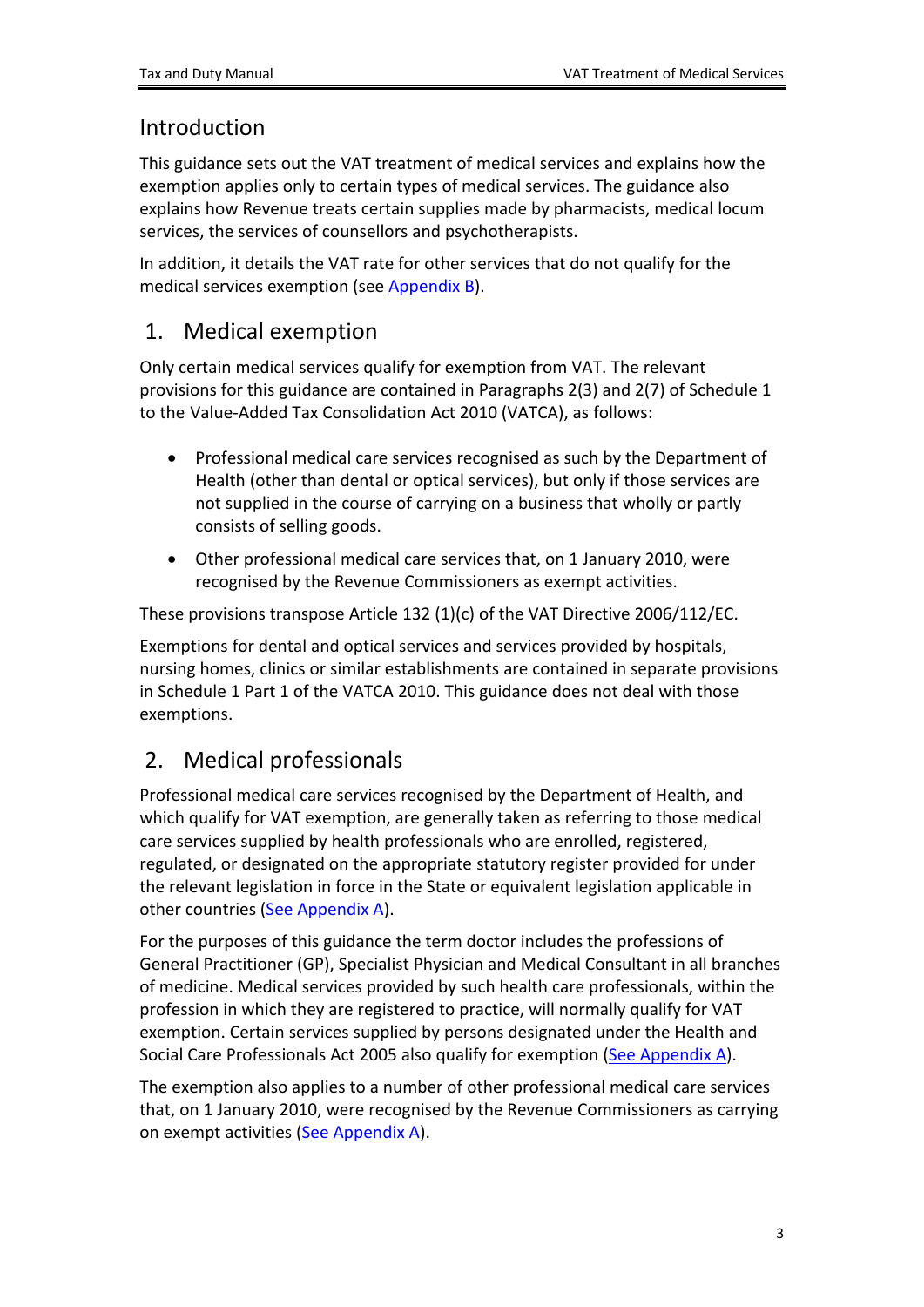#### <span id="page-3-0"></span>2.1 Counsellors and Psychotherapists

Statutory Instrument No. 170 of 2018 (Health and Social Care Professionals Act 2005 (Regulations 2018)) of 2 July 2018 designates psychotherapists and counsellors as a regulated profession and establishes the Counsellors and Psychotherapists Registration Board.

Professional counselling and psychotherapy services provided by persons registered by this Board are exempt from VAT from the date of their registration.

### <span id="page-3-1"></span>3. Qualifying medical services

It is important to note that it is not just the status of the person providing the service that determines whether it is exempt from VAT but also the actual service that is being provided and the purpose for which it is being provided.

In general, the full range of medical services carried out for the purposes of protecting, including maintaining or restoring a patient's health, or diagnosing, treating, and if possible, curing diseases and health disorders will qualify for exemption. Those services also include the following when provided by a recognised medical professional:

- Post-offer of employment medical examinations including medical fitness to operate machinery and undertake manual work.
- Health surveillance services, including sight and hearing tests.
- Health screening, stop smoking, and stress management programmes.
- Cosmetic surgery procedures where it is clearly shown that they are required to maintain or restore a patient's health or to treat a patient's disease or illness.
- Vaccination programmes to protect employees where there is a high risk of transmission of infectious diseases.

### <span id="page-3-2"></span>4. Decisions of the Court of Justice of the European Union (CJEU)

The CJEU has considered several cases covering the general application of exemptions and determined that the exemptions must be interpreted strictly as they are a departure from the normal position that VAT should be charged on all supplies of goods and services.

The exemption for medical services contained in Article 132(1)(c) of the VAT Directive 2006/112/EC must also be narrowly interpreted. While a service may be supplied by a medical practitioner and described as medical, it must also come within the guidelines laid down in the various decisions of the CJEU before it qualifies for the exemption. The CJEU has examined the nature and scope of the medical exemption in a number of cases, the most significant of which are referred to below.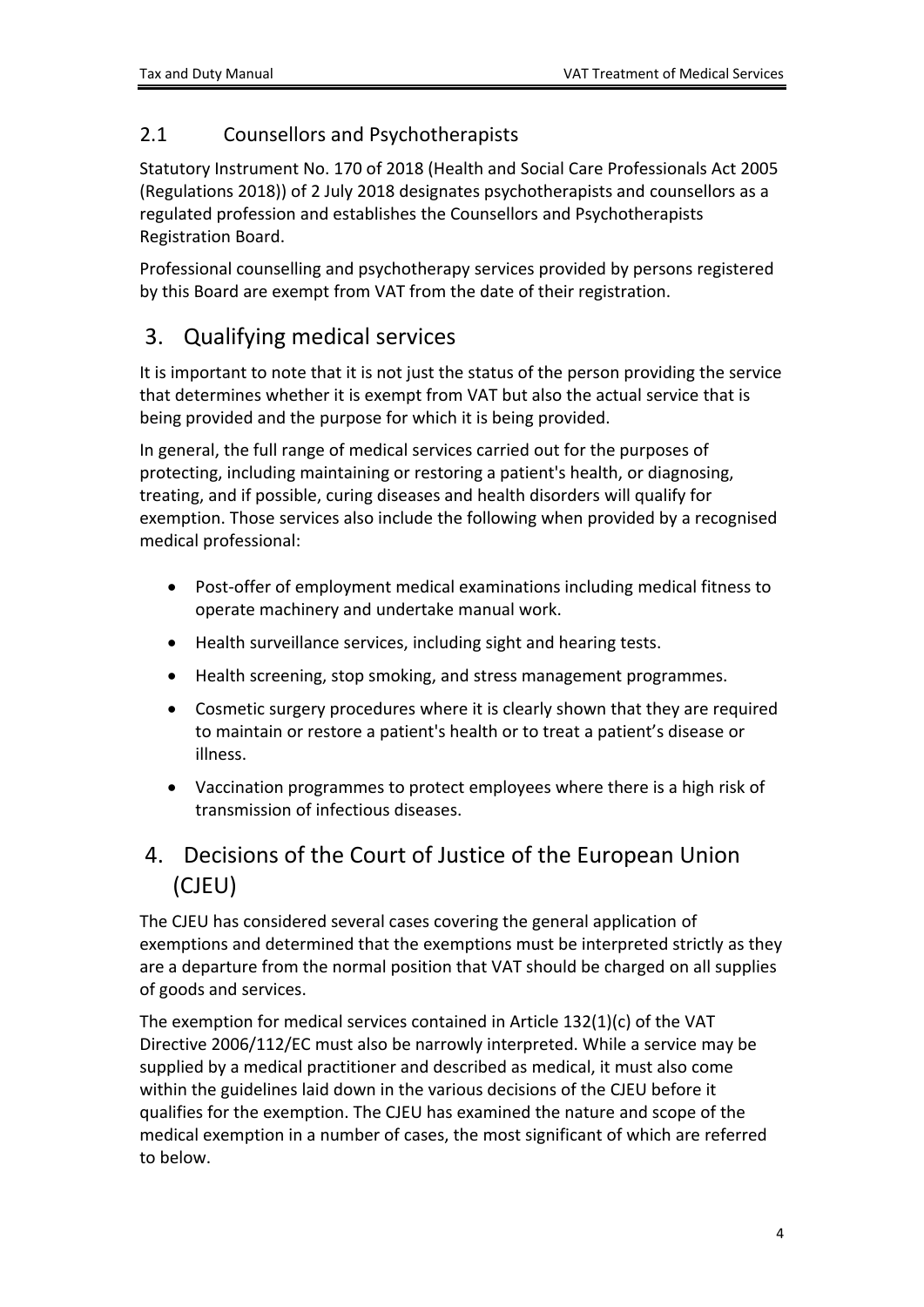In the **Case C-307/01 d'Ambruminel** the CJEU held that Article 132 (1)(c) of the VAT Directive is to be interpreted as meaning that the exemption provided for in that Article does not cover activities undertaken by a doctor consisting in establishing, as an expert appointed by a court or pension insurance institution, whether an applicant for a pension is or is not suffering from disability, incapacity to work, or invalidity, the purpose of which is the preparation of an expert opinion rather than therapeutic.

The decisions of the CJEU provide that not all services effected in the exercise of the medical or paramedical professions qualify for the exemption but only those carried out for the purposes of protecting, including maintaining or restoring, a patient's health, or diagnosing, treating, and if possible, curing diseases and health disorders. It is the purpose of the service which determines whether it can be exempt from VAT under the medical exemption. The decisions of the Court deny the VAT exemption for services whose principal purpose is other than that of diagnosing, treating, or curing diseases / health disorders.

This remains the case even where the performance of that service solicits the medical skills of the provider or may involve activities which are typical of the medical profession or even where the service may indirectly contribute to the protection of the health of a person. As a consequence, some services supplied by recognised medical and health care professionals are subject to VAT.

The following services qualify for the exemption as medical services:

- Therapeutic care provided as part of an outpatient service by qualified nursing staff. – **Case C-141/00 Kugler.**
- Psychotherapeutic treatment given by qualified psychologists. **Case C-45/01 Dornier.**
- Conducting medical examinations or taking blood and other samples to test for the presence of disease on behalf of employers and insurers or certifying medical fitness to travel where such services are intended principally to protect the health of the person concerned. - **Case C-307/01 d`Ambruminel.**
- Medical tests prescribed by a medical practitioner but carried out by a third party, such as a laboratory, which allow patients to be observed and examined before it becomes necessary to diagnose care for, or heal, potential illness. - **Case C-106/05 Lu P**.
- Services consisting in the performance of plastic surgery and cosmetic treatments when intended to diagnose, treat or cure diseases or to protect restore or maintain health. – **Case C-91/12 PFC**.
- Medical services provided by telephone, consisting in giving advice relating to health and illnesses, are likely to fall under the exemption, provided that they pursue a therapeutic aim (i.e. to diagnose, treat and, as far as possible, cure illnesses or health anomalies or for protecting, including maintaining or restoring, the health of individuals). – **Case C-48/19 X.**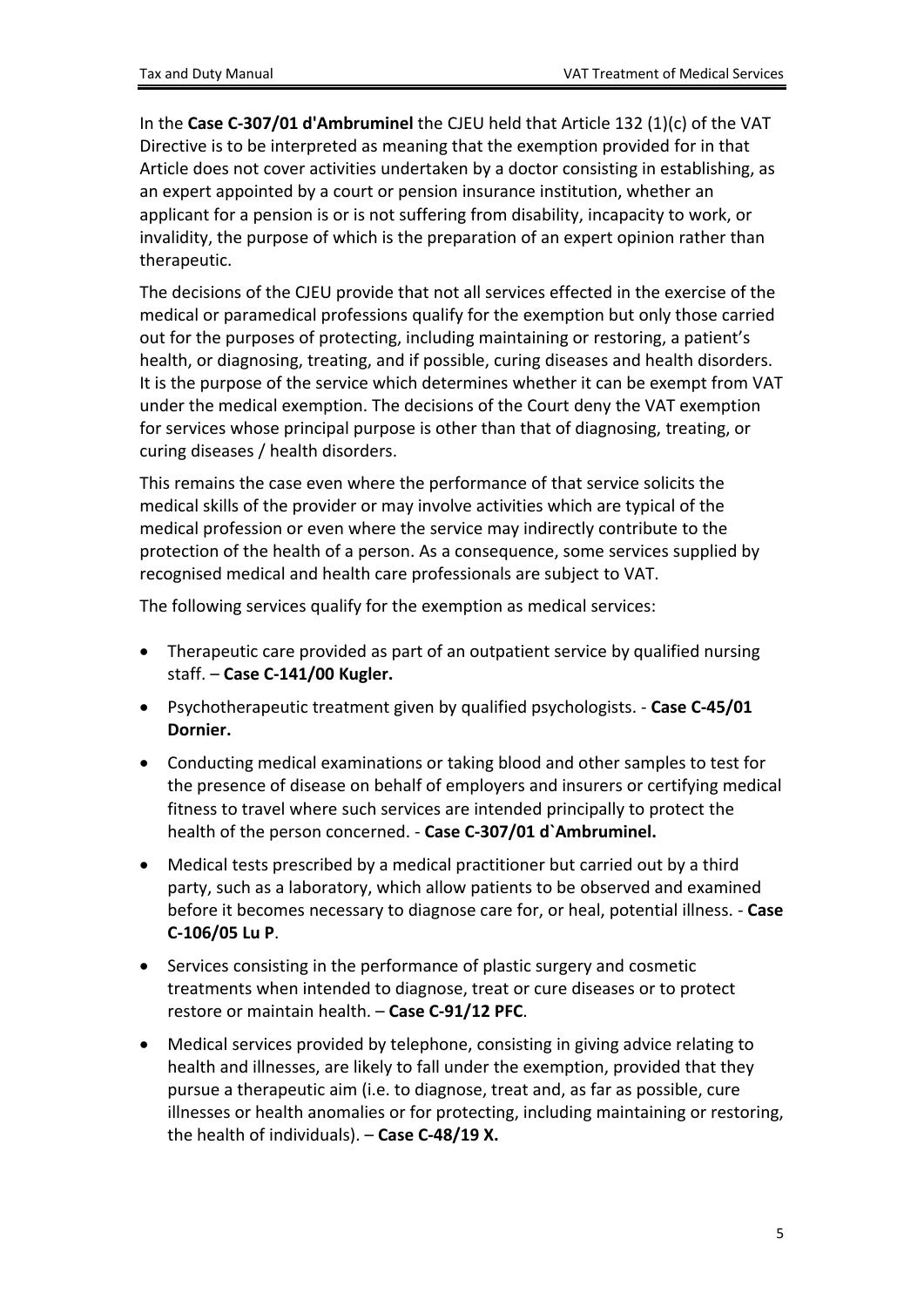The following activities do **not** qualify for exemption as medical services:

- Genetic tests carried out by a doctor to establish paternity. **Case C-384/98 D.**
- General care and domestic help provided as part of an outpatient service. **Case C-141/00 Kugler.**
- Provision of a doctor's report on a person's state of health for the purposes of a war or disability pension claim or of personal injury litigation given that the principal purposes of the service effected is to provide the third party with the necessary element for taking a decision and the main purposes of such service is not the protection of that persons health. – **Case C-212/01 Unterpertinger.**
- Services consisting in the performance of plastic surgery and cosmetic treatments when not intended to diagnose, treat or cure diseases or to protect restore or maintain health. – **Case C-91/12 PFC**.
- Services consisting in the communication of information (e.g. by telephone) on pathologies or therapies, but which are not capable, by reason of their general nature, of helping to protect, maintain or restore the health of persons are not exempt. – **Case C-48/19 X**.
- Services which consist in the supply of administrative information (e.g. by telephone), such as the contact details of a doctor, cannot be assimilated to services covered by the medical exemption. – **Case C-48/19 X**.

#### <span id="page-5-0"></span>5. Taxable activities

Generally, the following services are taxable:

- Services, although supplied by recognised medical practitioners, which do not have the purpose of protecting the health of a patient or diagnosing, treating, or curing diseases or health disorders.
- A medical service not recognised under the provisions of the Health and Care Professionals Act 2005.
- Other services, such as work absence advice programmes given to employers, medicals carried out for statutory purposes, statements of health for applicants for Visa purposes, and medical reports prepared for statutory authorities, are all subject to VAT. A list of typical taxable services is included in [Appendix](#page-8-0) [B](#page-8-0).

### <span id="page-5-1"></span>6. Incorporation of medical practices

In some cases, health care professionals supply their services through an incorporated entity. The CJEU, in the **Case C-41/00 Kugler,** held that the exemption is not dependent on the legal form of the taxable person supplying the medical services. Therefore, the exemption can apply where such services are supplied through such an entity. As above, it is the purpose of the service that determines the VAT treatment.

Further guidance on the VAT treatment of employment agencies is available in the [VAT](https://www.revenue.ie/en/tax-professionals/tdm/value-added-tax/part03-taxable-transactions-goods-ica-services/Services/services-employment-agencies.pdf) [Tax](https://www.revenue.ie/en/tax-professionals/tdm/value-added-tax/part03-taxable-transactions-goods-ica-services/Services/services-employment-agencies.pdf) [and](https://www.revenue.ie/en/tax-professionals/tdm/value-added-tax/part03-taxable-transactions-goods-ica-services/Services/services-employment-agencies.pdf) [Duty](https://www.revenue.ie/en/tax-professionals/tdm/value-added-tax/part03-taxable-transactions-goods-ica-services/Services/services-employment-agencies.pdf) [Manual.](https://www.revenue.ie/en/tax-professionals/tdm/value-added-tax/part03-taxable-transactions-goods-ica-services/Services/services-employment-agencies.pdf)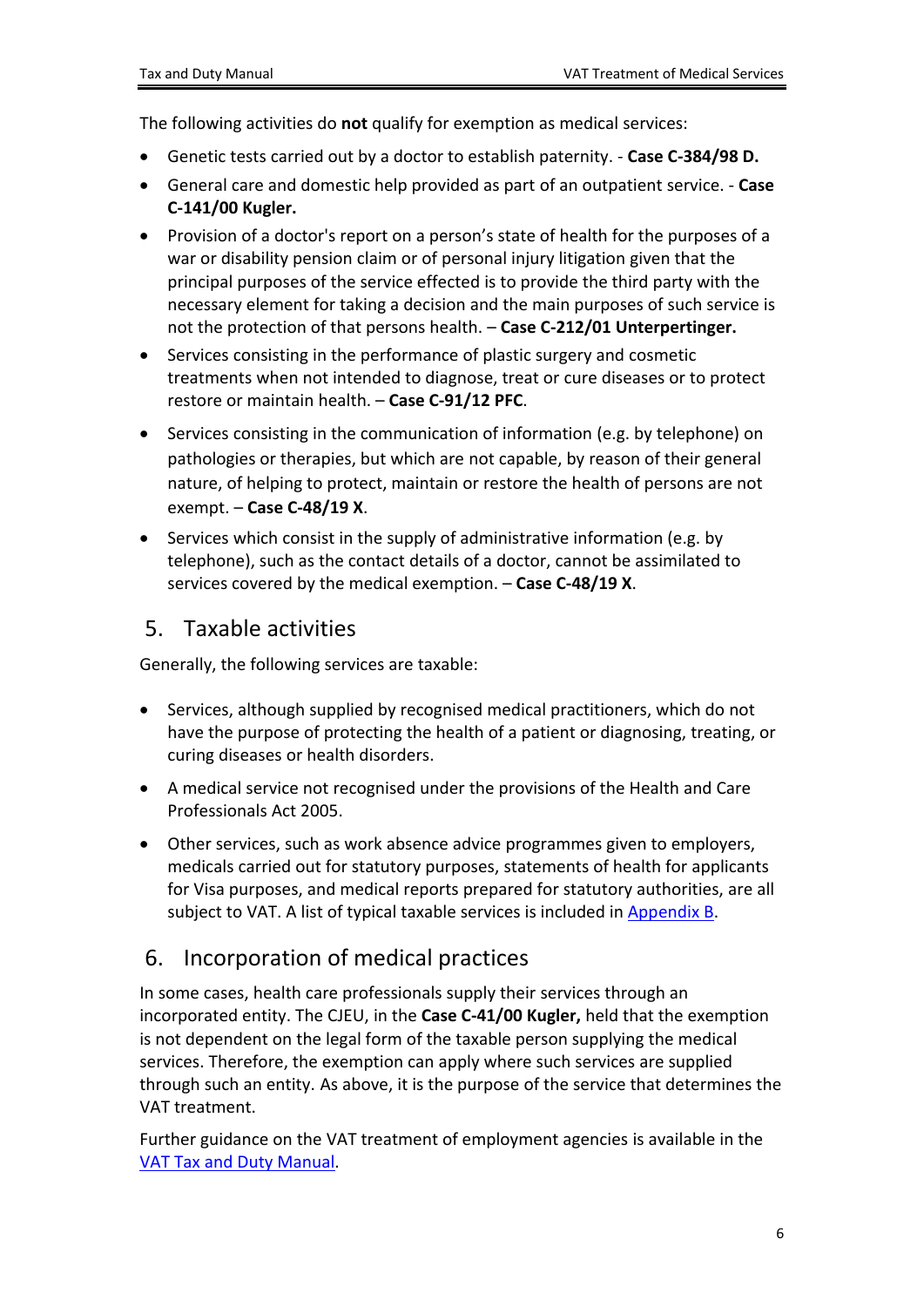## <span id="page-6-0"></span>7. Medical Locum Services

A locum doctor who supplies their services to a medical practice cannot avail of the medical services exemption for that supply; medical locum services do not meet the criteria of qualifying medical services. Such services are subject to VAT at the [standard](https://www.revenue.ie/en/vat/vat-rates/search-vat-rates/current-vat-rates.aspx) [rate.](https://www.revenue.ie/en/vat/vat-rates/search-vat-rates/current-vat-rates.aspx) This is the case regardless of whether these medical locum services are provided through a company or by an individual.

### <span id="page-6-1"></span>8. Rates of VAT

Qualifying medical services, referred to in paragraph 3 above, are exempt from VAT.

Taxable medical services are liable to VAT at the [reduced](https://www.revenue.ie/en/vat/vat-rates/search-vat-rates/current-vat-rates.aspx) [rate](https://www.revenue.ie/en/vat/vat-rates/search-vat-rates/current-vat-rates.aspx) if they consist of services for the care of the human body.<sup>1</sup> Otherwise they are liable to VAT at the [standard](https://www.revenue.ie/en/vat/vat-rates/search-vat-rates/current-vat-rates.aspx) [rate.](https://www.revenue.ie/en/vat/vat-rates/search-vat-rates/current-vat-rates.aspx)

A list of taxable medical services together with their relevant VAT rate is included in [Appendix](#page-8-0) [B](#page-8-0). VAT rates for other services are available on the [VAT](https://www.revenue.ie/en/vat/vat-rates/search-vat-rates/VAT-rates-database.aspx) [Rates](https://www.revenue.ie/en/vat/vat-rates/search-vat-rates/VAT-rates-database.aspx) [Database.](https://www.revenue.ie/en/vat/vat-rates/search-vat-rates/VAT-rates-database.aspx)

#### <span id="page-6-2"></span>9. Pharmacists

In general, services supplied by a pharmacist are taxable. However, certain qualifying medical services authorised by the Minister for Health to be administered by pharmacists will also qualify for the exemption for medical services. These services are:

- flu vaccinations
- pneumococcal vaccinations
- zoster vaccinations

As these services are exempt, no input credit for the pharmacies arises in relation to the purchase of the vaccines.

The provision of emergency hormonal contraception (EHC) to General Medical Services (GMS) patients by a pharmacist also qualifies for the exemption.

<sup>1</sup> See paragraph 21(1) of Schedule 3 to the Value-Added Tax Consolidation Act 2010.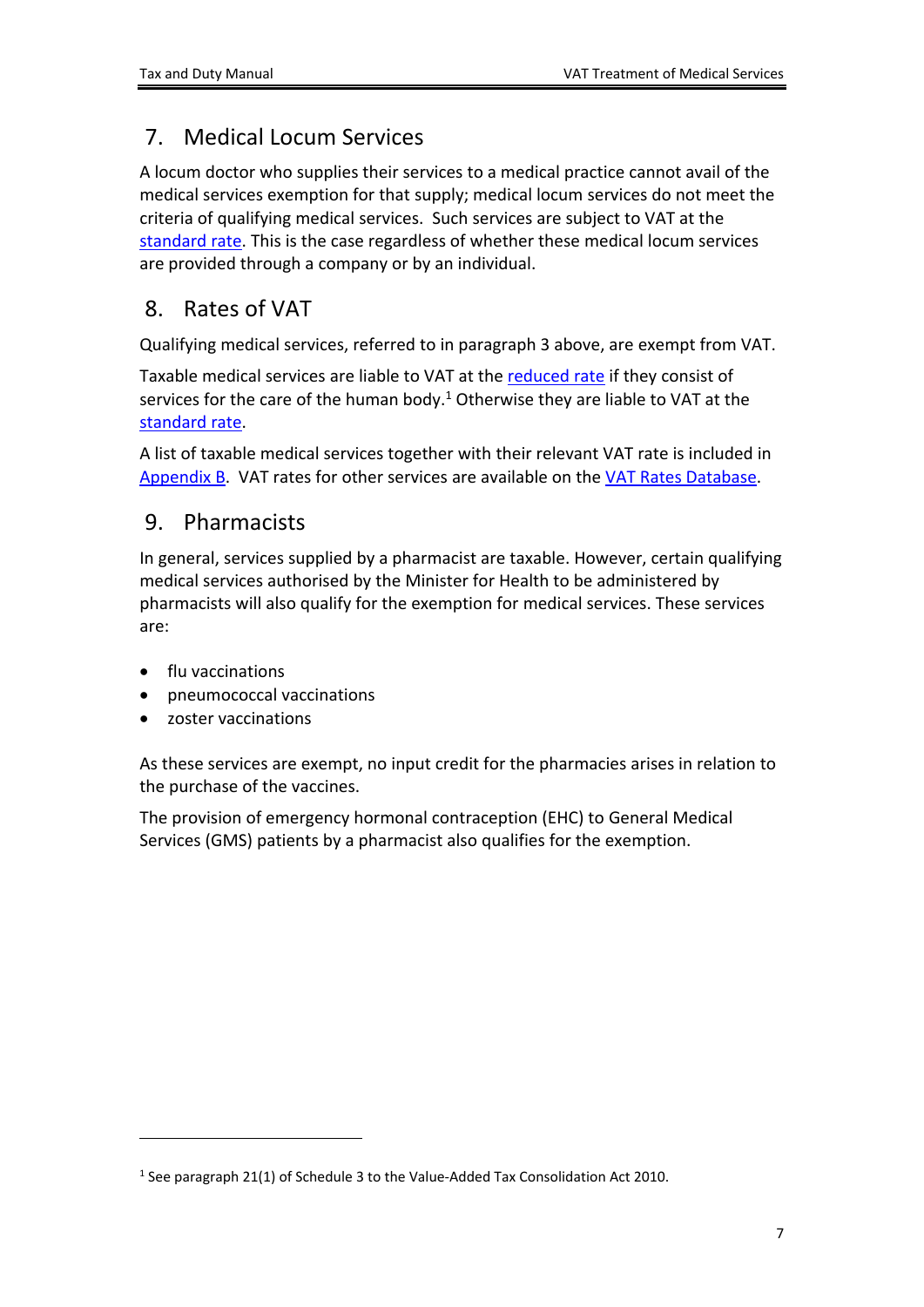### <span id="page-7-0"></span>Appendix A

#### **Medical Professionals who are treated as carrying on exempt activities when they provide qualifying medical services.**

- Persons registered under the Medical Practitioners Act 2007.
- Persons registered under the Nurses Act 1985.
- The following Health or Social Care Professionals designated under Section 4(1) of the Health and Social Care Professionals Act 2005;
	- o Dietician
	- o Occupational Therapist
	- o Orthoptist
	- o Physiotherapist
	- o Psychologist
	- o Radiographer
	- o Speech and Language Therapist.
- Other Professional Medical Services recognised as exempt by the Revenue Commissioners on 1 January 2010;
	- o Chiropodists
	- o Chiropractors
	- o Osteopaths.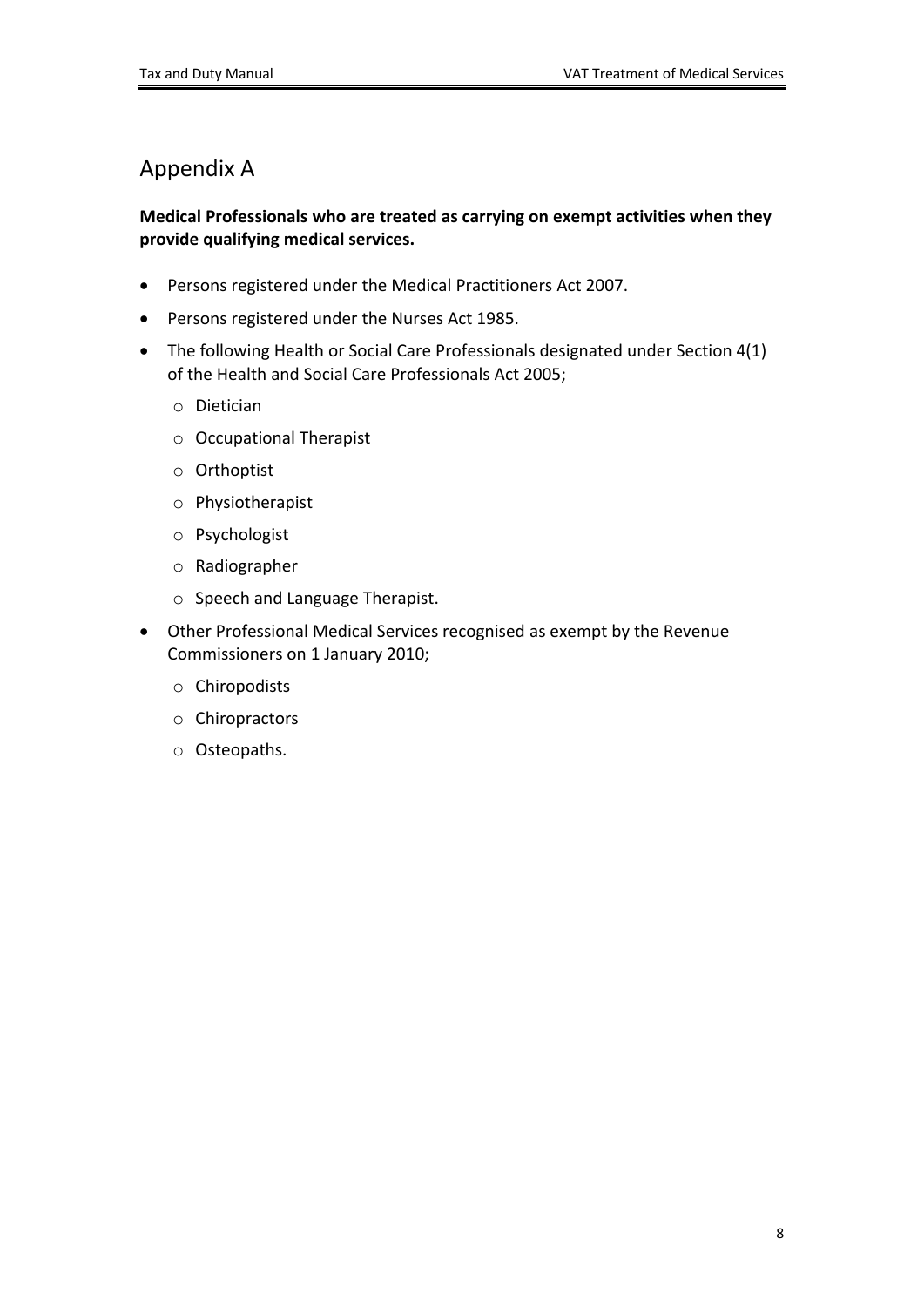# <span id="page-8-0"></span>Appendix B

| List of Taxable Medical Services (not exhaustive)                         |                      |  |  |
|---------------------------------------------------------------------------|----------------------|--|--|
|                                                                           | Rate                 |  |  |
| Fee charged for access to medical records                                 | <b>Standard Rate</b> |  |  |
| Acupuncture                                                               | <b>Reduced Rate</b>  |  |  |
| Aromatherapy                                                              | <b>Reduced Rate</b>  |  |  |
| <b>Bio Energy Healing</b>                                                 | <b>Reduced Rate</b>  |  |  |
| <b>Clinical Biochemist Services*</b>                                      | <b>Standard Rate</b> |  |  |
| <b>Clinical Research Trials</b>                                           | <b>Standard Rate</b> |  |  |
| Cosmetic Surgery Procedures that are not qualifying medical<br>procedures | <b>Reduced Rate</b>  |  |  |
| Cranial Naturopath Complementary Medicine                                 | <b>Reduced Rate</b>  |  |  |
| Diet Counselling**                                                        | <b>Reduced Rate</b>  |  |  |
| Eating Distress Counselling and Therapy**                                 | <b>Reduced Rate</b>  |  |  |
| <b>Ergonomic Assessments</b>                                              | <b>Standard Rate</b> |  |  |
| Fitness Certificates (For Visa applications)                              | <b>Standard Rate</b> |  |  |
| Health Counselling**                                                      | <b>Reduced Rate</b>  |  |  |
| <b>Herbalist Services</b>                                                 | <b>Reduced Rate</b>  |  |  |
| <b>Holistic Therapy Services</b>                                          | <b>Reduced Rate</b>  |  |  |
| Homeopathy                                                                | <b>Reduced Rate</b>  |  |  |
| Hypnotherapy and Neuro Linguistics Programme**                            | <b>Reduced Rate</b>  |  |  |
| Laser Treatment for Cosmetic Purposes                                     | <b>Reduced Rate</b>  |  |  |
| Lifestyle Counselling                                                     | <b>Standard Rate</b> |  |  |
| <b>Massage Services</b>                                                   | <b>Reduced Rate</b>  |  |  |
| <b>Medico Legal Reports</b>                                               | <b>Standard Rate</b> |  |  |